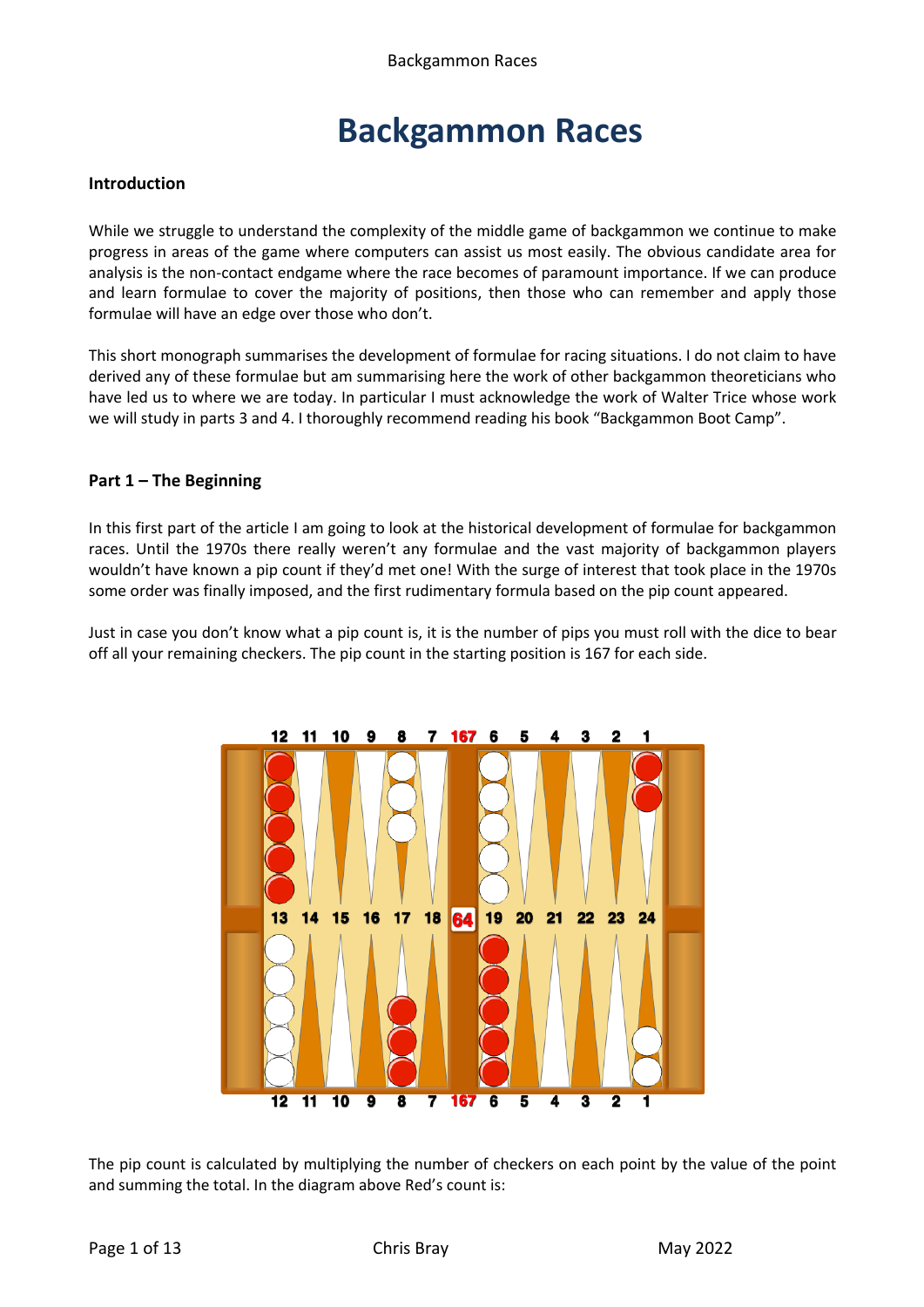#### (**2x24) + (5x13) + (3x8) + (5x6) = 48 + 65 + 24 + 30 = 167**

We start by defining the two pip counts:

Leader's Pip Count (L): The number of pips required by the leader to bear off all his checkers.

**Trailer's Pip Count (T):** The number of pips required by the trailer to bear off all his checkers.

To help understand racing formulae a simple diagram is required. The line below shows the Trailer's pip count minus the Leader's pip count (T-L). Some of the key points on that line are highlighted:



Some further definitions:

**Doubling Point:** The leader's lead in the pip count is sufficient for him to offer an initial double.

**Redoubling Point:** The leader's lead in the pip count is sufficient for him to offer a redouble.

**Point of Last Take:** The point at which the difference in the pip counts is such that the trailer has a take but only just. Any increase in the difference would mean that the trailer must drop a double/redouble.

**Doubling Window:** The range of pip count difference within which double/take is the correct doubling decision.

**Redoubling Window:** The range of pip count difference within which redouble/take is the correct doubling decision.

The first formula that we are going to use to assist us in our decision making is simple but for all that it is reasonably effective and certainly a huge step forward from the visual inspection techniques that preceded it:

**Let the leader's pip count be L. Let the trailer's pip count be T. If T is 8% greater than L then the Leader should double. If T is 9% greater than L then the Leader should redouble. If T is 12% greater than L then the Trailer should pass the double or redouble**

This formula, while very basic, still works well for long races and, as noted above, it is a good guide for most races where the pip counts are greater than 50 (below that figure positional considerations normally but not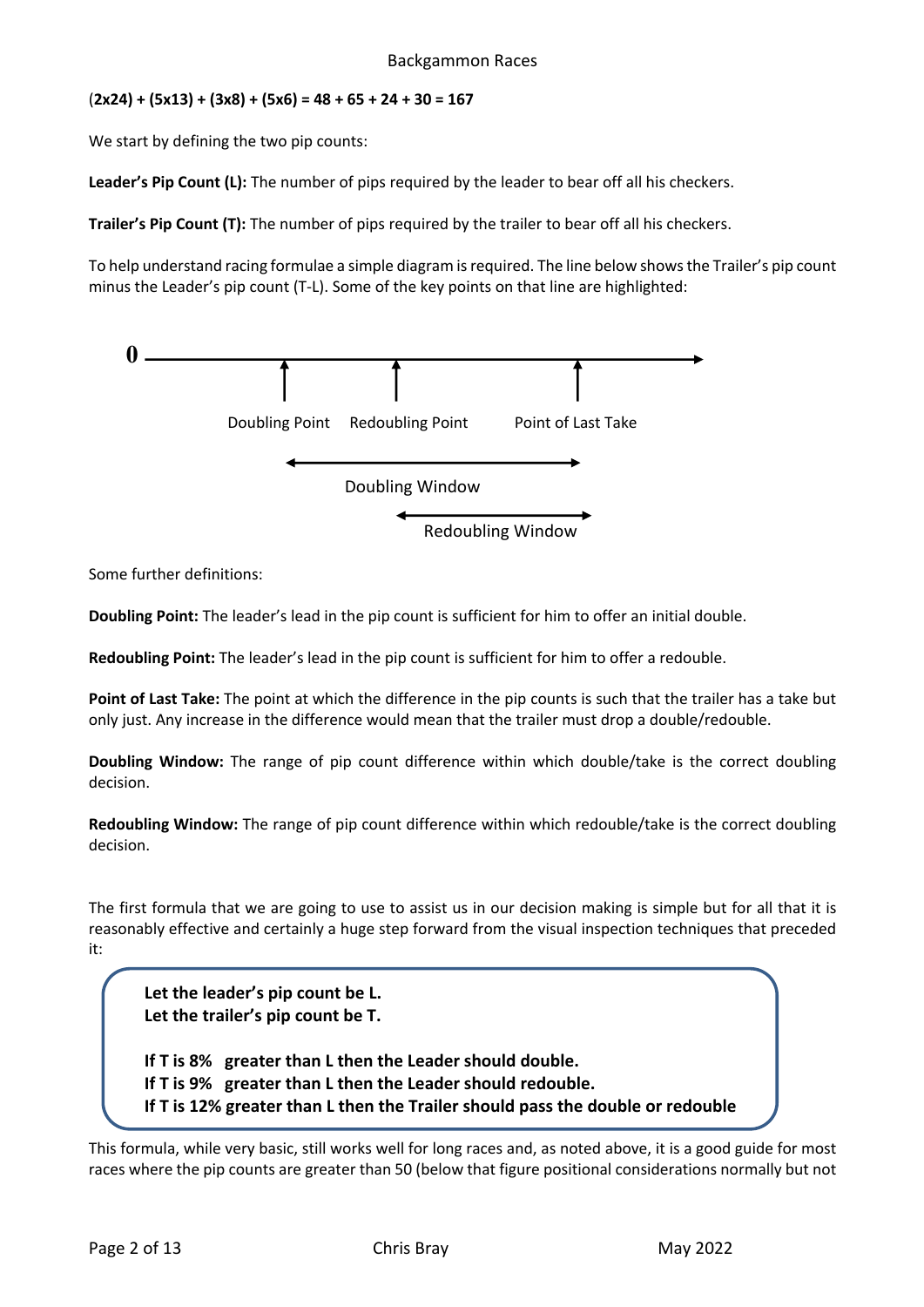always begin to exert a greater influence). For many years it was the only formula around and was used by all serious players.

If you want an even more basic method (very useful for those who absolutely hate mental arithmetic!) then Kit Woolsey has restated a variant of this formula in his book "The Backgammon Encyclopaedia Volume 1".

Quoting directly: "The main measure for a race is the pip count. Other things such as smoothness, crossovers, and gaps also play a part, but the pip count is usually the first thing to be looked at. The general theory is that for medium to long races, the doubling window centres around a 10% lead. Two pips more advantage for the leader and the trailer has a borderline take/pass. Two pips less for the leader and the leader has a borderline double (for an initial double he generally needs one fewer pip). This formula is pretty accurate for most races until the final bear-off stages are reached, assuming neither player has men buried on the lower points."

# **Part 2 – One Small Step for Man**

As interest in the game grew and particularly as the understanding of the doubling cube improved so players came to realise that there must be ways to improve on this basic formula.

The problem is that there are other factors such as distribution, number of checkers etc. that need to be taken into account. To this end Edward O. Thorp (author of the blackjack book "Beat the Dealer") derived a more accurate formula. The Thorp formula goes as follows:

Compute the leader's adjusted pip count, L, as follows:

- 1. The leader's pip count.
- 2. Add two for each of the leader's remaining checkers.
- 3. Plus one for each checker on the 1 point.
- 4. Minus one for each point covered in the home board.
- 5. Plus 10% of the total so far, if that total is greater than 30.

Compute the trailer's adjusted pip count T, by following steps one to four, but omitting step five.

- If T is greater than or equal to L-2, the leader should double.
- If T is greater than or equal to L-1, the leader should redouble.
- If T is greater than L+2, the trailer should pass.

Thorp's formula works well for many late game bear-offs but still fails to accurately assess some positions. This is because it doesn't make sufficient allowance for gaps or stacks.

Jeff Ward, a backgammon theoretician of the 1980's and author of the excellent "The Doubling Cube in Backgammon – Vol. 1", improved on Thorp's formula to create Ward's formula, the one still used by many of the top players today for basic races. Ward's formula goes as follows:

Compute the leader's adjusted pip count L, as follows:

- 1. The leader's pip count.
- 2. Add two for each additional checker (over the number of checkers that the opponent has)
- 3. Plus two for each checker over two on the 1 point
- 4. Plus one for each checker over two on the 2 point.
- 5. Plus ½ for each checker outside the home board.
- 6. Plus 10% of the total so far, if that total is greater than 30.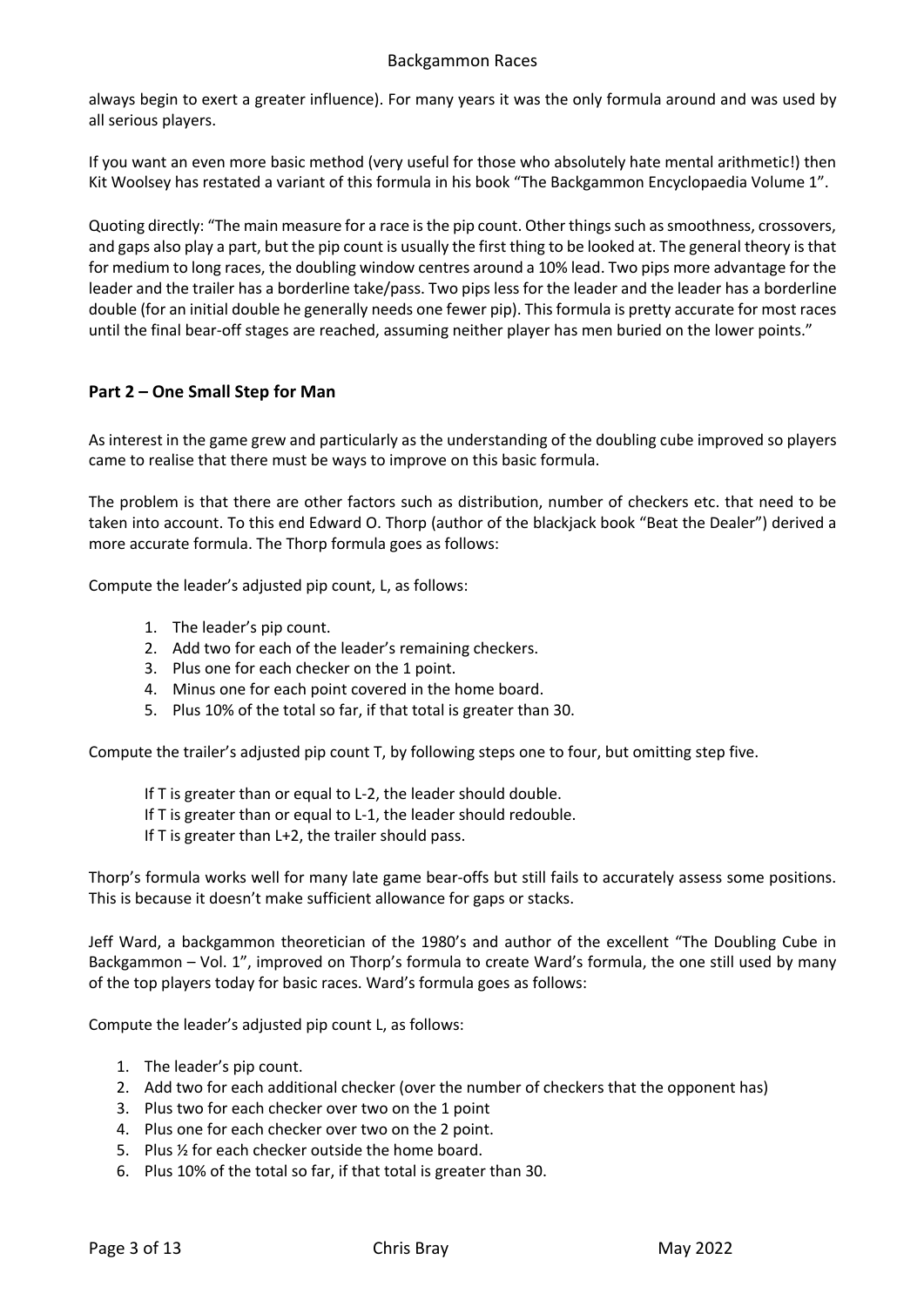Gaps are treated subjectively. A gap is an empty point in the home board when there is at least one checker on a higher numbered point. Gaps that can be filled by outfield checkers or internal gaps that will be filled easily are not penalised, e.g. an empty 3-point when there are lots of checkers on the 6-point, because 3's will fill the gap. Gaps that cannot be easily filled are penalised by subtracting one for each gap from the other player's adjusted pip count.

Compute the trailer's adjusted count T, in exactly the same way (except step 6).

- If T is greater than or equal to L-2, the leader should double.
- If T is greater than or equal to L-1, the leader should redouble.
- If T is greater than L+2, the trailer should pass if the pip counts average 50 or less.
- If T is greater than L+3, the trailer should pass if the pip counts average 75 or less.
- If T is greater than L+4, the trailer should pass if the pip counts average 100 or less.

Here is Ward's formula in action (Red is on roll):



Red's pip count is 46.

Add 2 for the extra checker on the 1-pt.  $= 48$ Add  $10\% = 52.8$ 

White's pip count is 44.

| Add 6 for the three extra checkers on the 1-pt | $= 50$   |
|------------------------------------------------|----------|
| Add 1 for the third checker on the 2-pt        | $= 51$   |
| Add 4 for the two extra checkers               | $= 55$   |
| Add 1/2 for the checker in the outer board     | $= 55.5$ |

White's adjusted count is 2.7 greater than Red's adjusted count so the correct cube action is double/redouble and drop as by Ward's criterion for a 50-pip race White's adjusted count would need to be within 2 pips of Red's. The basic formula and Thorp's formula both evaluate this position incorrectly.

This formula has been the bedrock for serious tournament players for over twenty years. However, it was produced in the years before computers were used to enhance our backgammon knowledge and whilst Ward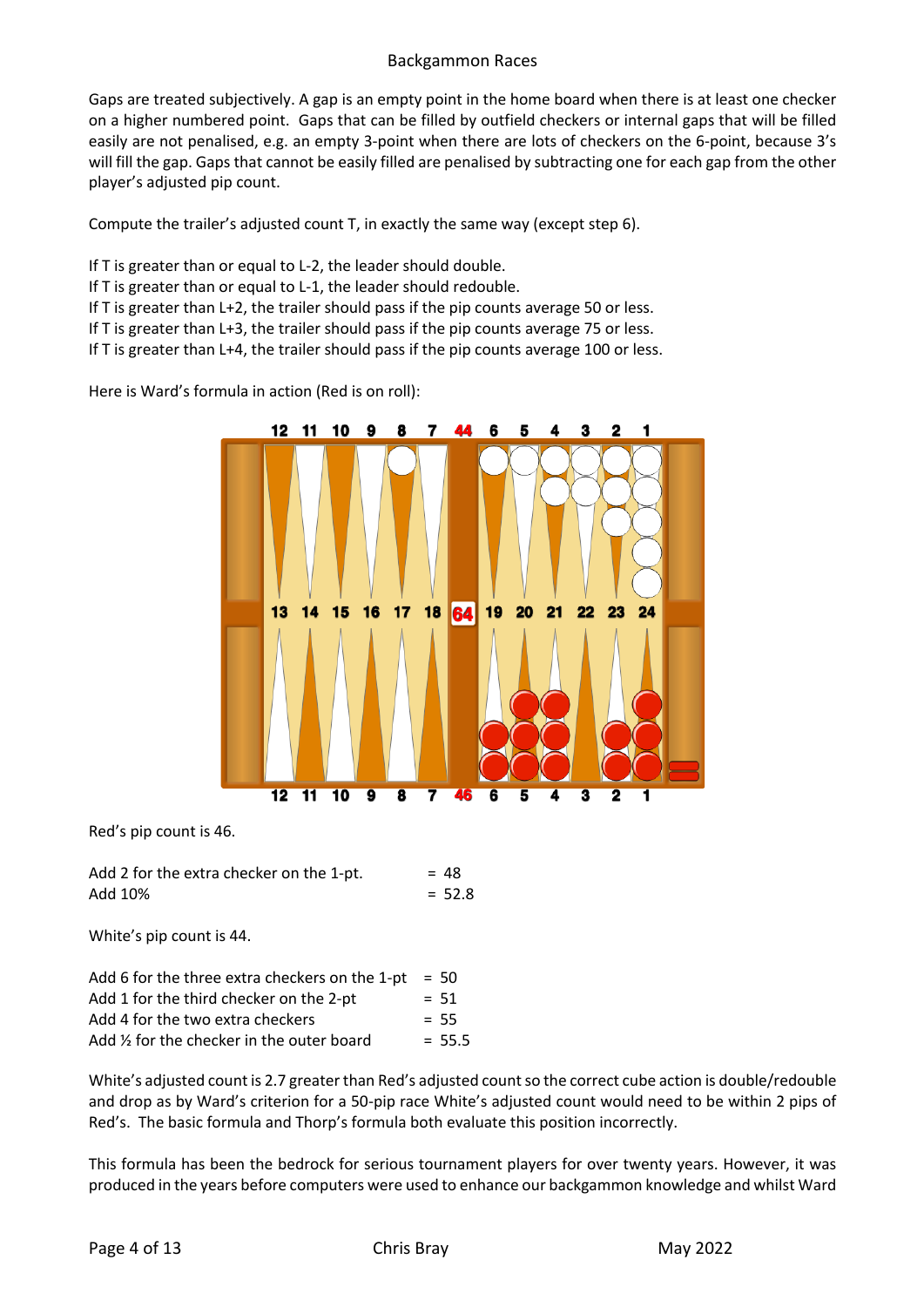tested it by doing manual rollouts it was not subjected to the scrutiny of computer analysis. How would it stand up against the vastly powerful computers of the early 2000s?

(It should be noted that the eminent backgammon theoretician Danny Kleinman also produced his own formula for races. However as this involved squaring numbers and not everybody is happy with having to do that I have omitted his work from this monograph.)

# **Part 3 – A Re-evaluation**

The answer is that computers, coupled with the work of people such as Bill Robertie, Hugh Sconyers and especially Walter Trice, have increased our store of knowledge and refined our ability to make the right decisions in racing situations. We will now examine these improvements in some depth and end up with a set of formulae that represent the current thinking.

In fact, Ward was overoptimistic about the trailer's winning chances in longer races as long computer rollouts have shown. However, his method of adjusting the pip count has stood the test of time. Walter Trice has produced the following formula, known as **Formula 62**, which can be used for the vast majority of (relatively) straightforward races:

Perform the Ward Count as detailed above but omit step 6 for the leader, i.e. don't add 10% to the adjusted count. We then determine the trailer's point of last take as follows:

- a) When the leader's adjusted pip count is 62 or less, subtract 5 and divide by 7, rounding down and then add the result to the leader's adjusted pip count. For example, for a pip count of 51 we subtract 5 to reach 46, divide by 7 to get 6.4 and round down to 6. Add 6 to the leader's adjusted pip count of 51. The point of last take is 57.
- b) When the leader's adjusted pip count is higher than 62, divide by 10, round up and add 1 and then add the result to the leader's adjusted pip count. For example, if the leader's adjusted pip count is 76, 10% is 7.6, round up to 8 and add 1 giving 9. Add 9 to the leader's adjusted pip count. The point of last take is 85.
- c) When the leader has an adjusted pip count of exactly 79 or 89 add an additional 1 to the point of last take.

The short form for **Formula 62** is:

**-5, /7, down /10, up, +1 switch at 62 for 79, 89 add 1**

The leader's doubling and redoubling points can then be determined from the trailer's point of last take. The leader can redouble when the trailer is within two pips of his last take. Within three pips gives the leader an initial double. Example: If the leader's pip count is 67 then the trailer's point of last take is 75. The leader can redouble if the trailer has 73 or more and give an initial double with the trailer at 72.

One key point about racing theory that hitherto had not been appreciated and one that is certainly not intuitively obvious is that the *doubling window* – the gap between double or redouble and last take is constant, for all practical purposes, over a wide range of pip counts.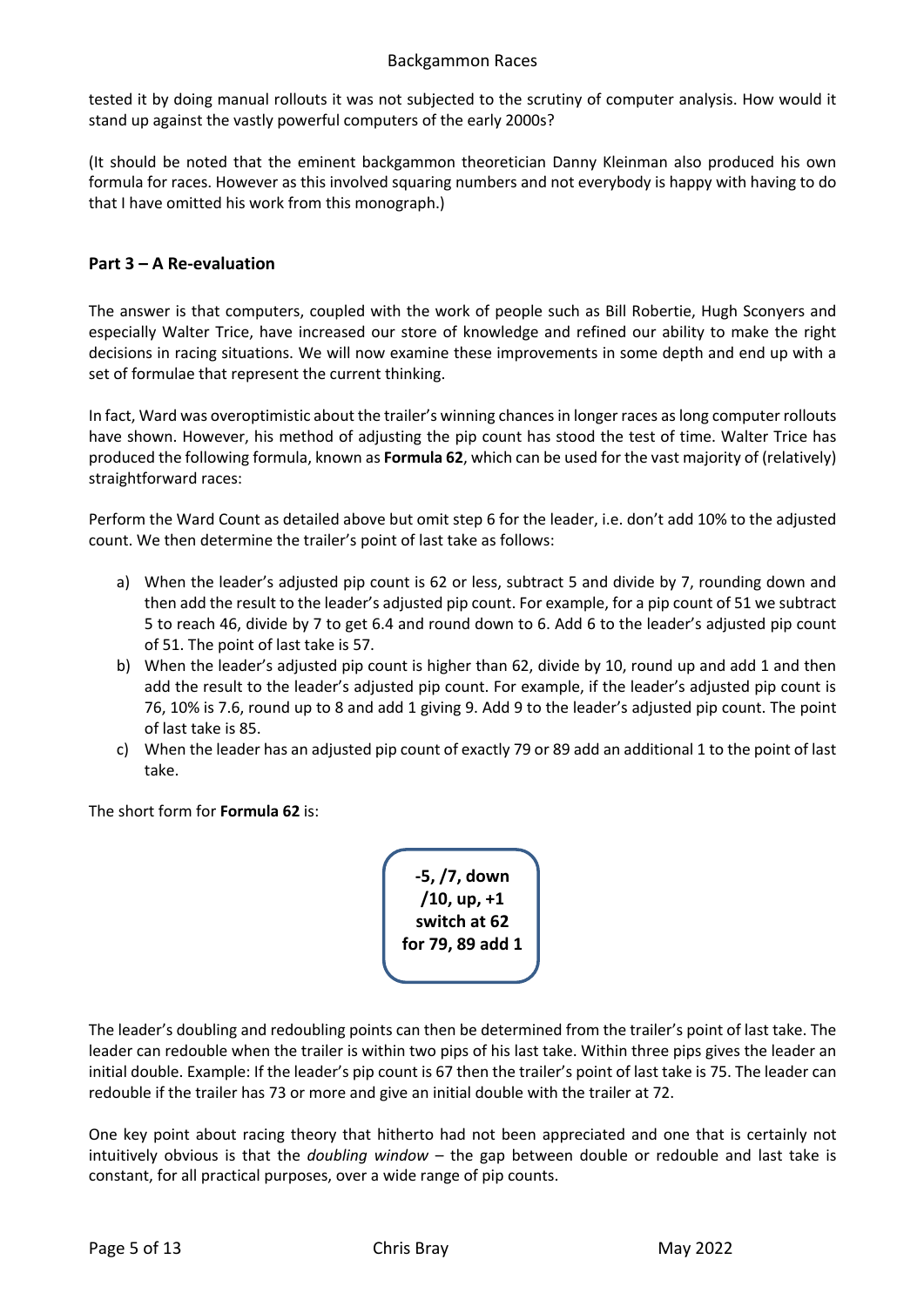## **Part 4 – Wastage and Effective Pip Counts**

So far we have dealt with the fundamentals of racing but even the Ward formula plus Trice's formula 62 cannot cover all possible situations and we now need to delve even deeper in the mathematical properties of backgammon positions and associated bear-off problems so that we can solve problems where it is not a race between equals, i.e. one or other player has a position with some abnormal features such as a stack of checkers on one point.

Quite often in backgammon we reach positions where one player may have a "normal" distribution of checkers whilst his opponent has all his checkers stacked on the lower points in his home board. These are known as "Rolls vs. Pips" positions.

The first concept that we need to introduce is that of wastage. Every position has wastage. Take for example the simple situation where you have a checker on your 5-pt. If you roll a 6 to bear that checker off you have "wasted" one pip, i.e. you have rolled more than you need.

**Wastage** is the number of pips which you will roll on average to complete your bear off, minus your pip count.



Time to look at this position:

Red has achieved the optimal bear-off position, i.e. the one with least amount of wastage with all his checkers still on the board. He will waste on average 7.07 pips during the bear-off. It can be proved that there is no possible position with all fifteen checkers on the board that has less than 7.07 pips of wastage. This gives our first rule:

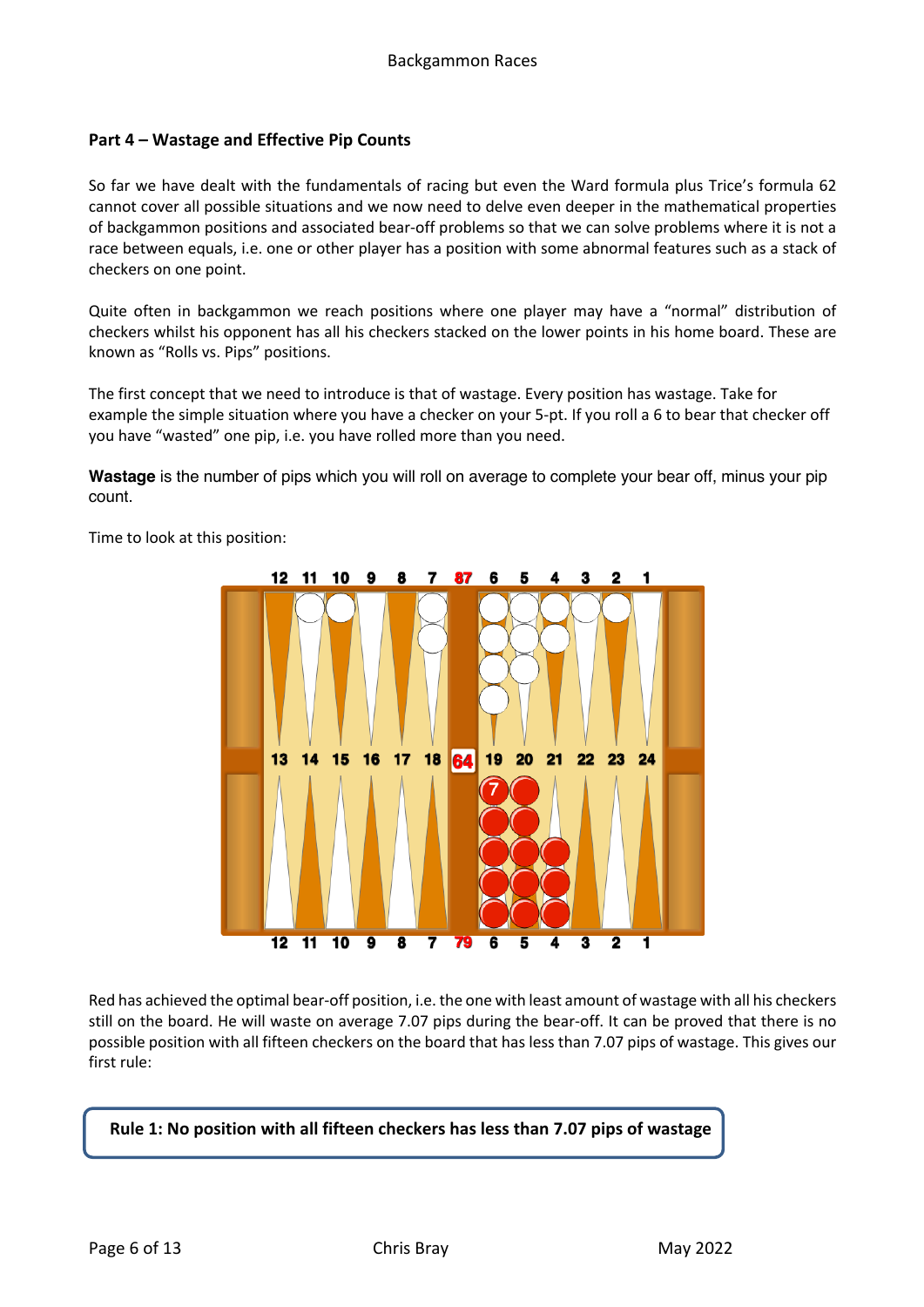A second useful reference position is that of a closed board, i.e. two checkers on each of the home board points and the other three checkers already borne off.



The second fundamental concept that we need to understand is **Effective Pip Count.**

Consider a position with 7 checkers on your 1-pt. You will bear these checkers off in 2, 3 or 4 rolls. Sparing you the calculations it will take you, on average, 3.5509259259 rolls. Not a very useful number. However, if you happen to multiply that by 8.1666667, which is the average dice roll in backgammon, you get 28.999. If you do the same thing for a stack of 13 checkers on the 1-pt you get 50.000004. If you do the same exercise for all possible n roll (where n is the number of checkers remaining divided by 2 and rounded up) situations you get the sequence 8,15,22,29,36,43,50,57. This translates nicely into the formula **7n+1**. Both Walter Trice and Danny Kleinman should be given credit for this formula.

**7n+1** gives you the Effective Pip Count (EPC) for stacked positions. In other words, if you rolled out a four-roll position (7 or 8 checkers) enough times and took note of the dice rolls, on average you would take 29 pips to bear off the checkers.

For other types of position the EPC is closer to the real pip count. The 3-5-7 position above (3 checkers on the 4-pt, 5 checkers on the 5-pt and 7 checkers on the 6-pt) has an actual pip count of 79 and 7.07 pips of wastage for an EPC of 86.07.



Some years ago Trice created the following position. It is known as **Proposition 57**:

This is an archetypal "rolls vs. pips" position (Red has the rolls, White has the pips).

Red starts with an EPC of close to 57 (from the 7n+1 formula). White starts with a real pip count of 50 plus 7 pips of wastage (from rule 1) for an EPC of about 57. Thus, the two sides are effectively equal and whoever wins the opening roll has the edge (unless White rolls 21).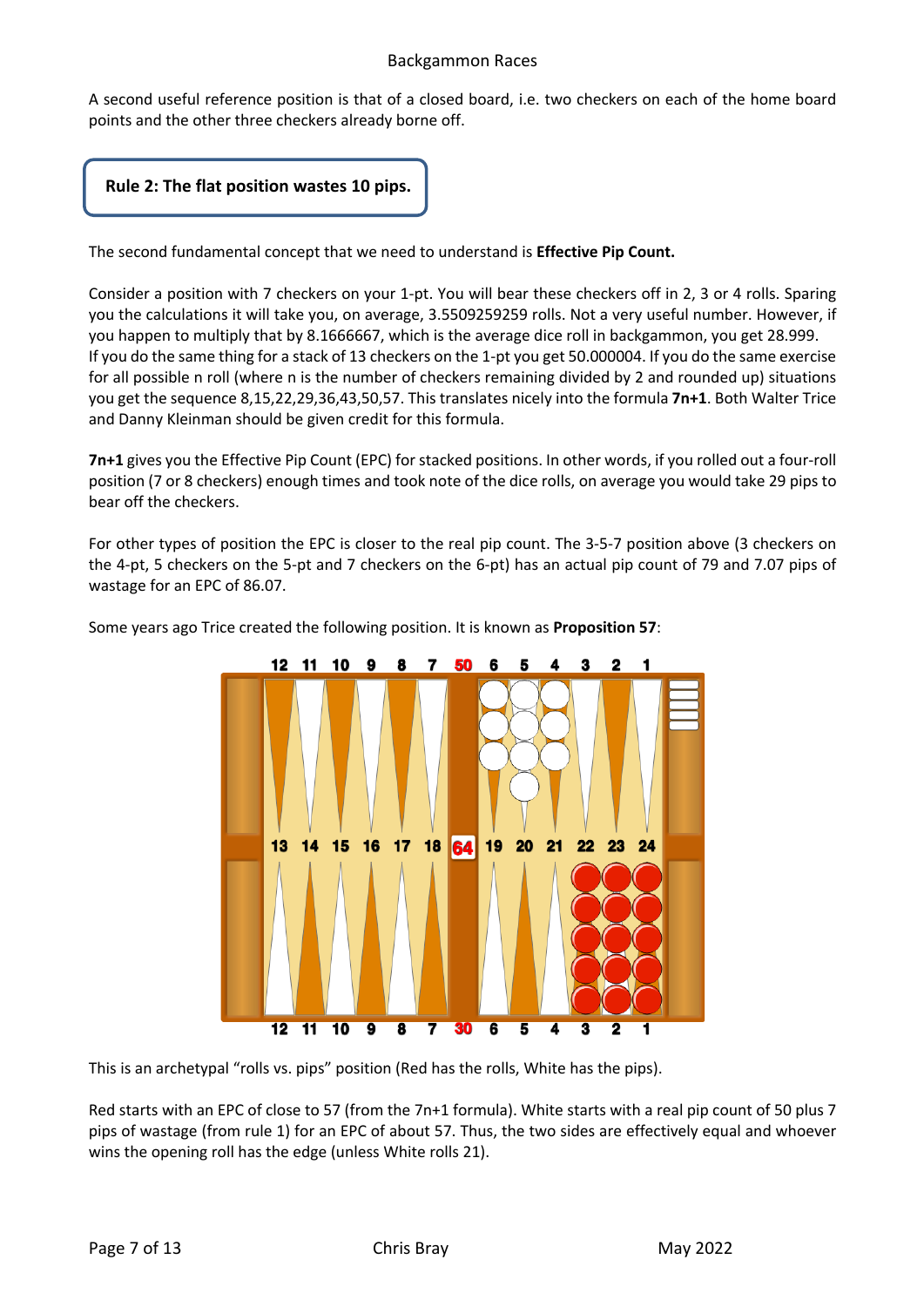Trice would offer to play either side of this position and would usually go home the winner. This is not because he was a great dice roller or could play the moves perfectly when playing the White side. It was because he could make optimal cube decisions when playing either side.

He developed the following rules of thumb for these "Rolls vs. Pips" positions:

 **Rule 3a: The point of last take for the trailer is when he is down a number of effective pips equal to the number of rolls to go minus three.**

 **Rule 3b: The leader can double within two effective pips of last take.**

 **Rule 3c: The leader can redouble within one effective pip of last take.**

As an example, if the leader has a three-roll position (EPC of 22) then the trailer can take only if his EPC is also 22 or fewer. The leader can double when the trailer's EPC is 20 and redouble if it is 21.

Note that the doubling window is narrower than for pips vs. pips races. This is because there is less possibility for variance in the outcome when one side has a "rolls" position as only doubles make a significant difference - all other rolls are effectively equal.

There are certain positions that recur again and again in endgames and we are indebted once more to Walter Trice for deriving formulae for the EPC's in such positions. Learn these three rules – they will earn/save you a lot of money:

**Rule 4: Fourteen checkers off, one checker somewhere outside the home board.** 

 **EPC = pip count + 4.7**

**Rule 5: Thirteen checkers off, two outside checkers.**

 **EPC = pip count + 5.2**

**Rule 6: Stack and straggler positions of the sort that happen when one player closes out his opponent, gets hit and then re-enters.**

> **EPC = 3.5 x (total no. of checkers) + straggler (the pip count of the checker outside the home board)**

Here's an example of a "stack and straggler" position that I had in my weekly chouette quite recently: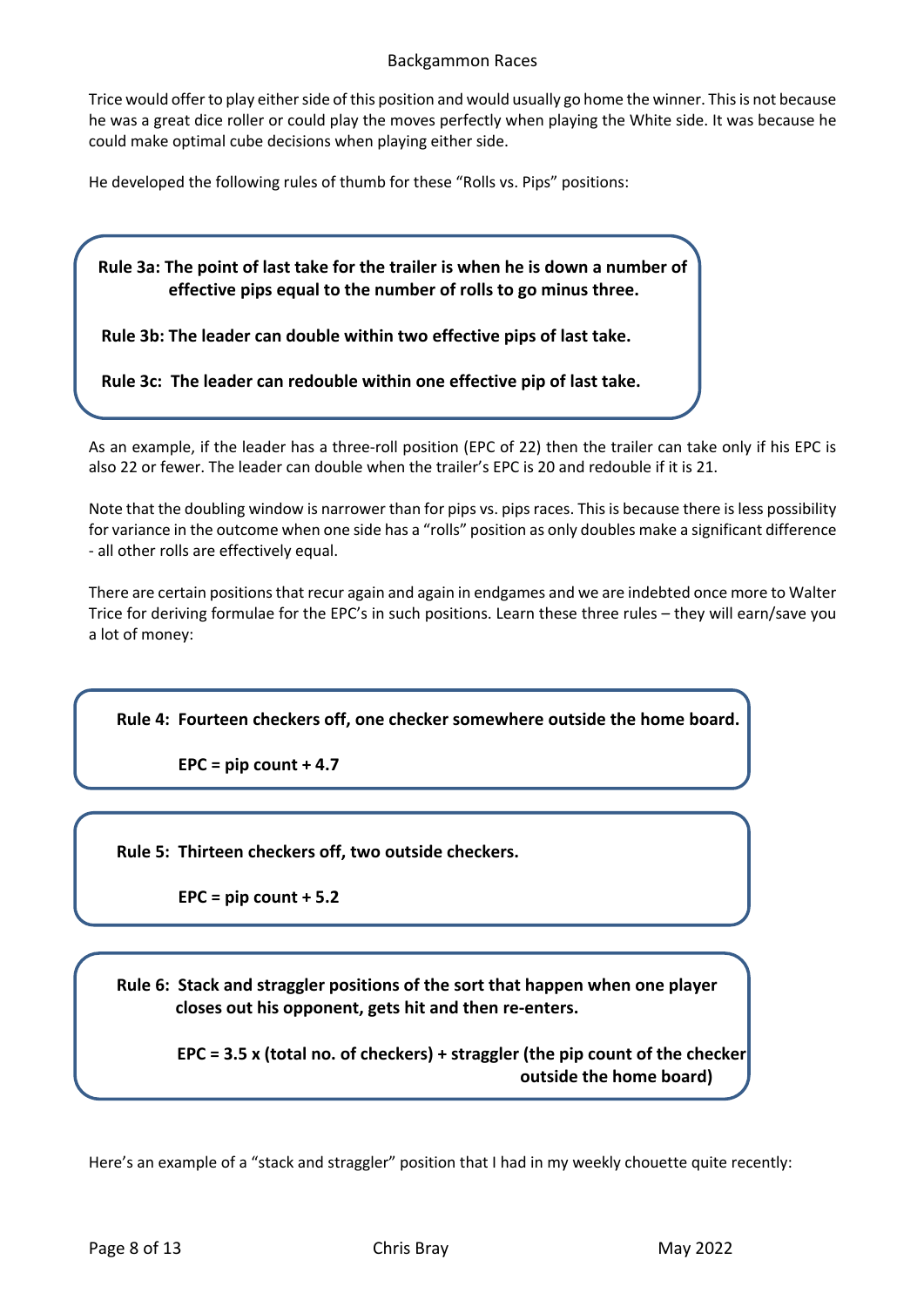

I was White and my opponent after long thought decided not to redouble. He promptly rolled double twos and cursed himself for not redoubling. If he'd had the stack and straggler formula it would have been easy.

He has an EPC of 29 (7x4 + 1). My effective pip count is  $(3 \times 3.5) + 18 = 28.5$ 

With a four-roll position my point of last take is 30 (see Rule 3a). He should redouble when my EPC is 29 (see Rule 3c). This position, therefore, is on the borderline for redoubling. The formula says no redouble (just). However, remember that formulae are only guidelines and when it's this close I would certainly redouble – I know a lot of people who would drop as White!

## **Summary**

So, we have progressed to a point where, if we are prepared to do some work, we can be reasonably happy that we will get our doubling decisions correct more than 95% of the time for races and bear-offs and in time that figure will improve. For basic races we should use **Ward's Formula** plus **Trice's Formula 62**. For "Rolls vs. Pips" positions we should use **Trice's Six EPC Rules**.

Before Trice produced much of what we have learnt in parts 3, 4 and 5 of this monograph, he had a database on his computer with about 180 million positions and their associated equities. He wrote a program to test both the Thorp Formula and the Ward Formula against that database. Thorp got 153 million correct and Ward 163 million. When Thorp erred he was sometimes way off the mark, whilst Ward made only small errors.

With the refinements above I'm guessing that Ward plus Trice would now probably get 170 million or more correct which is a very reasonable percentage.

Hugh Sconyers has gone one further and produced a program that correctly calculates the exact equities and doubling decisions for all bear-off positions where both players have all their checkers in their home boards. The results can be found on a set of twelve CD's that Sconyers has produced and can be bought directly from him and other suppliers. The CDs are provided with a simple interface that lets the user look up any position he wishes to study. Note that nowadays the Extreme Gammon (XG) program will give you an accurate answer to virtually any bear-off problem so that The Sconyers CDs are largely reducndant.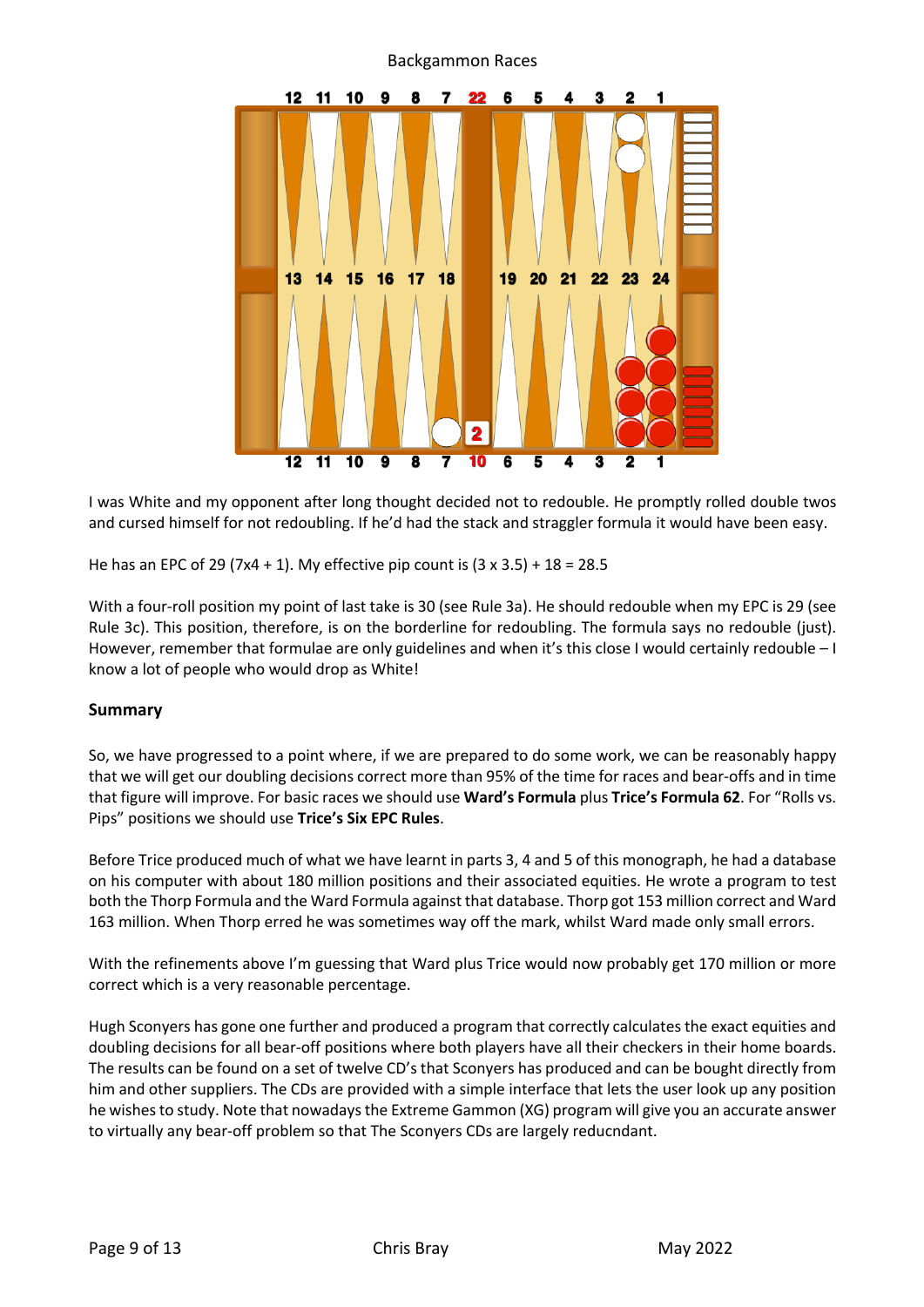# **Conclusion**

Computers will refine our thinking over time and no doubt someone will produce a more accurate formula than those above, but we are fast approaching the point of diminishing returns and for all practical purposes the material in this monograph will suffice for the vast majority of players throughout their backgammon career.

# **Addendum (April 2021)**

No sooner had I written that conclusion in 2013 than backgammon enthusiast Axel Reichert produced a short White Paper in 2014 entitled "Improved Cube Handling in Races: Insights with Isight".

The paper is quite technical and Isight refers to a piece of software that Axel uses in his work environment and which he used for his analysis of backgammon races. If you want to study his approach and reasoning, then you will need to read a copy of the White Paper which is forty pages long. What I will do here is present the key findings and recommendations so that you can use them in your own play.

Firstly, he redefined the calculation for Effective Pip Counts as follows:

# EPC

Start with a straight pip count.

- 1. Add 5 pips.
- 2. Add 2 pips for each checker on the 1-pt.
- 3. Add 1 pip for each checker on the 2-pt.
- 4. Add 1 pip for each checker on the 3-pt.
- 5. Subtract 1 pip if the 1-pt and at least 3 other points are occupied.

## Cube Handling

More importantly he developed a more sophisticated formula for cube handling as follows:

Start with a straight pip count for each player.

- 1. Add 1 pip for each additional checker on the board compared to the opponent.
- 2. Add 2 pips for each checker more than 2 on the 1-pt.
- 3. Add 1 pip for each checker more than 2 on the 2-pt.
- 4. Add 1 pip for each checker more than 3 on the 3-pt.
- 5. Add 1 pip for each empty space on the 4-pt, 5-pt and 6-pt (but only if the other player has one or more checkers on the corresponding point).
- 6. Add 1 pip for each additional crossover compared to the opponent.

With your adjusted pip count L and your lead  $\Delta L$  (which can be negative),

 $P = 80 - L/3 + 2\Lambda L$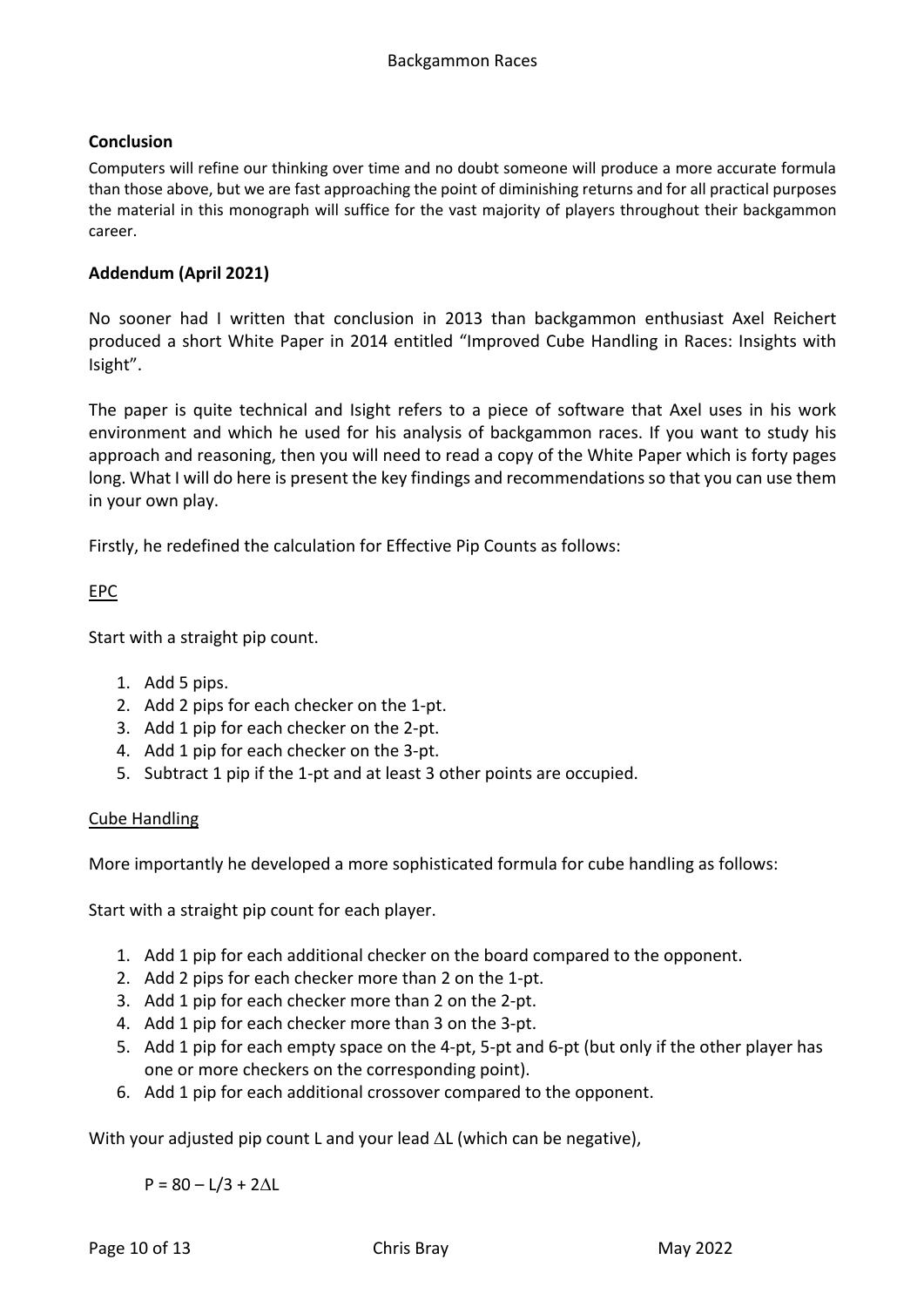Where P is your approximated CPW (Cubeless Probability of Winning).

The cube action for money is:

| No double, take. |
|------------------|
| Double, take.    |
| Redouble, take.  |
| Redouble, pass.  |
|                  |

For matches you would need to adapt the (re)doubling window according to the match score. That goes well beyond the level of this short paper.

This method looks to be long and time-consuming but it is actually quite easy to apply after a little practice. I will give one example of the formula in practice. After that it is up to you to try it out on your own positions:



|                        | Red | White          |
|------------------------|-----|----------------|
| Pip Counts             | 50  | 55             |
| Adjustments            |     |                |
| Checkers               | ი   | $\overline{2}$ |
| Stack on 1             | ი   | O              |
| Stack on 2             | O   | 3              |
| Stack on 3             | 2   | O              |
| Gap on 4               | 1   | O              |
| Gap on 5               | 0   | O              |
| Gap on 6               | ი   | 1              |
| Crossovers             | O   | 1              |
|                        |     |                |
| <b>Adjusted Counts</b> | 53  | 62             |

**P = 80 – 53/3 + 9\*2 = 80.33**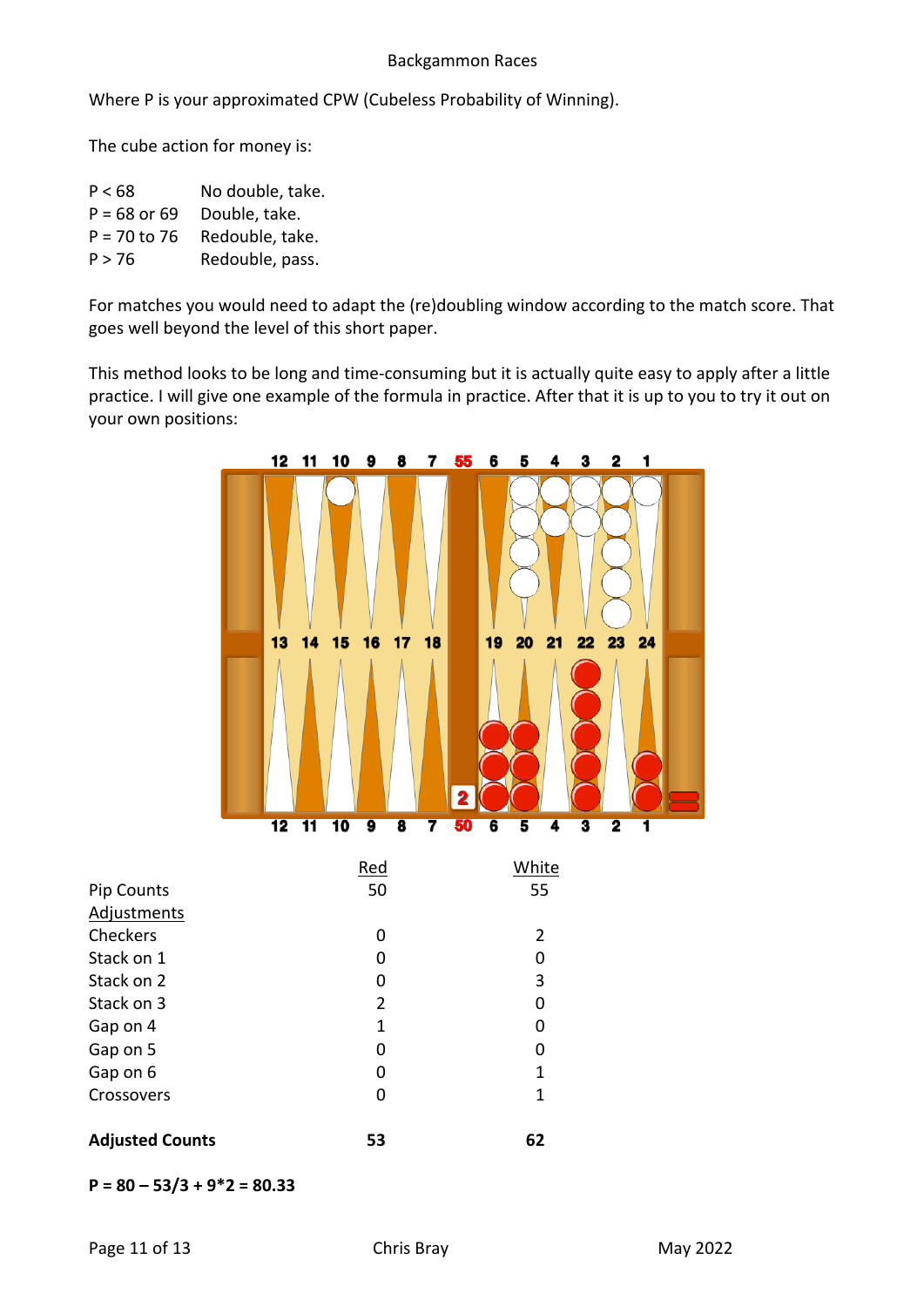As P is greater than 76 the correct cube action for this position is redouble and pass. Extreme Gammon agrees with this percentage to within a decimal point.

# **Bibliography**

| "The Doubling Cube in Backgammon - Vol 1"                          | Dr. Jeff Ward        |
|--------------------------------------------------------------------|----------------------|
| "Advanced Backgammon - Volume 2"                                   | <b>Bill Robertie</b> |
| "Backgammon Boot Camp"                                             | <b>Walter Trice</b>  |
| To study Danny Kleinman's work in this area read his book:         |                      |
| "Vision Laughs at Counting with Advice to the Dicelorn - Volume 1" |                      |
| <b>Web Sites</b>                                                   |                      |
| www.back-gammon.info/sconyers/                                     | <b>Hugh Sconyers</b> |
| To order the set of 12 CDs for exact bear-offs                     |                      |
| www.chicagopoint.com/links.html                                    | <b>General Links</b> |
| The best general page for backgammon links                         |                      |
| www.flintbg.com                                                    | Carol Joy Cole       |
| The best place to order backgammon books & materials (USA)         |                      |
| www.bgshop.com                                                     | <b>Chris Ternel</b>  |
| The best place to order backgammon books & materials (Europe)      |                      |
| http://www.bkgm.com                                                | <b>Tom Keith</b>     |
| Backgammon Galore - more on races can be found here                |                      |